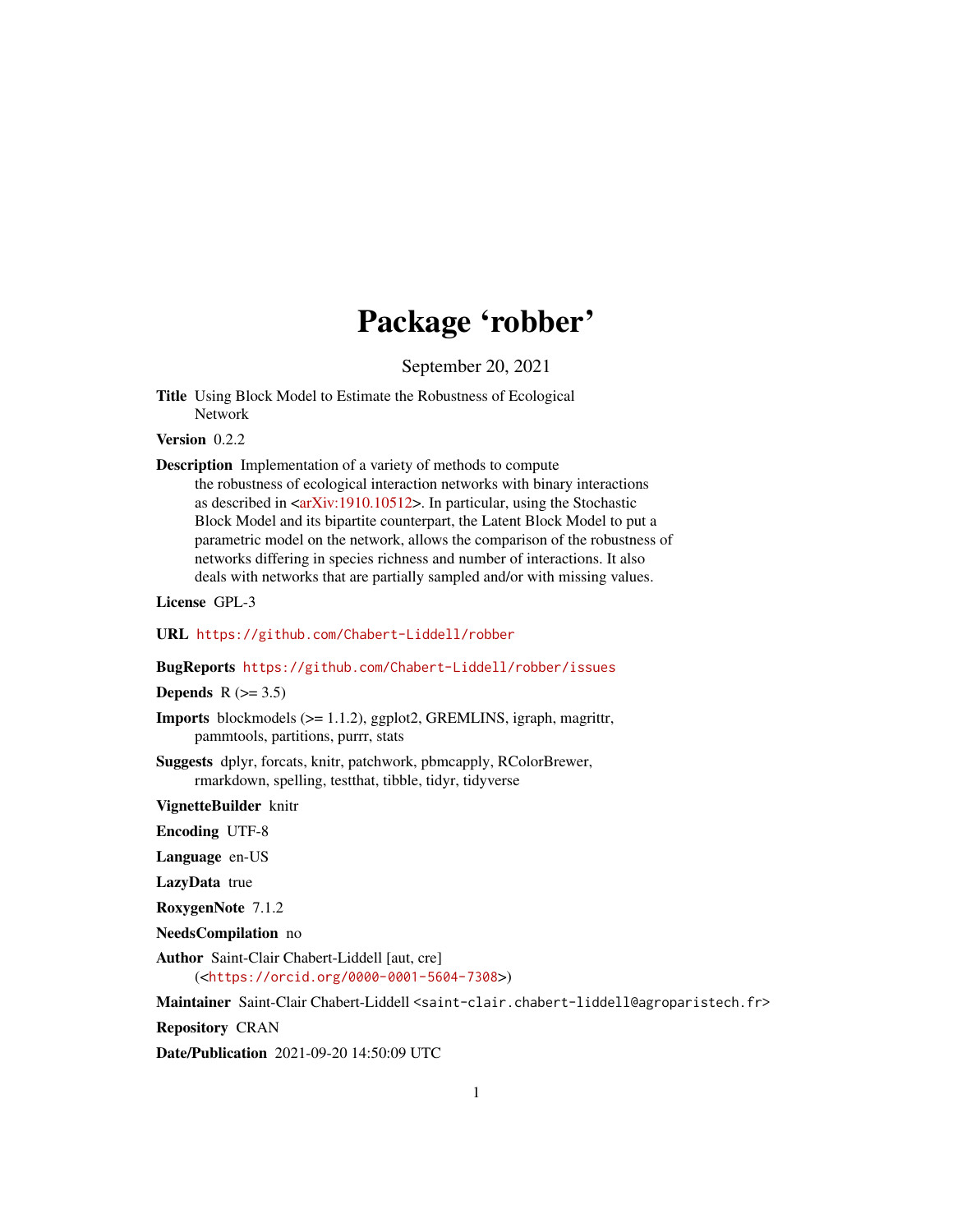### <span id="page-1-0"></span>R topics documented:

| Index |                                                                                                                                    | 13 |
|-------|------------------------------------------------------------------------------------------------------------------------------------|----|
|       |                                                                                                                                    |    |
|       |                                                                                                                                    |    |
|       |                                                                                                                                    |    |
|       |                                                                                                                                    |    |
|       |                                                                                                                                    |    |
|       |                                                                                                                                    |    |
|       |                                                                                                                                    |    |
|       |                                                                                                                                    |    |
|       |                                                                                                                                    |    |
|       |                                                                                                                                    |    |
|       |                                                                                                                                    |    |
|       | $auc\_robustness\_lbm \dots \dots \dots \dots \dots \dots \dots \dots \dots \dots \dots \dots \dots \dots \dots \dots \dots \dots$ |    |

#### auc\_robustness\_lbm *Fast computation of the LBM robustness statistic for uniform extinctions*

#### Description

This function provides much faster computation than robustness\_lbm for the case where ext\_seq = "uniform", when just the AUC statistic is needed and the robustness function is not needed. This is particularly useful if nr gets large.

#### Usage

auc\_robustness\_lbm(con, pi, rho, nr, nc)

#### Arguments

| con | A matrix, the connectivity parameter                          |
|-----|---------------------------------------------------------------|
| рi  | A vector of length nrow(con), the proportion of row blocks    |
| rho | A vector of length ncol(con), the proportion of column blocks |
| nr  | An integer, the number of row (primary) species               |
| nc  | An integer, the number of column (secondary) species          |

#### Value

The AUC of the LBM Robustness function for uniform primary extinctions sequences.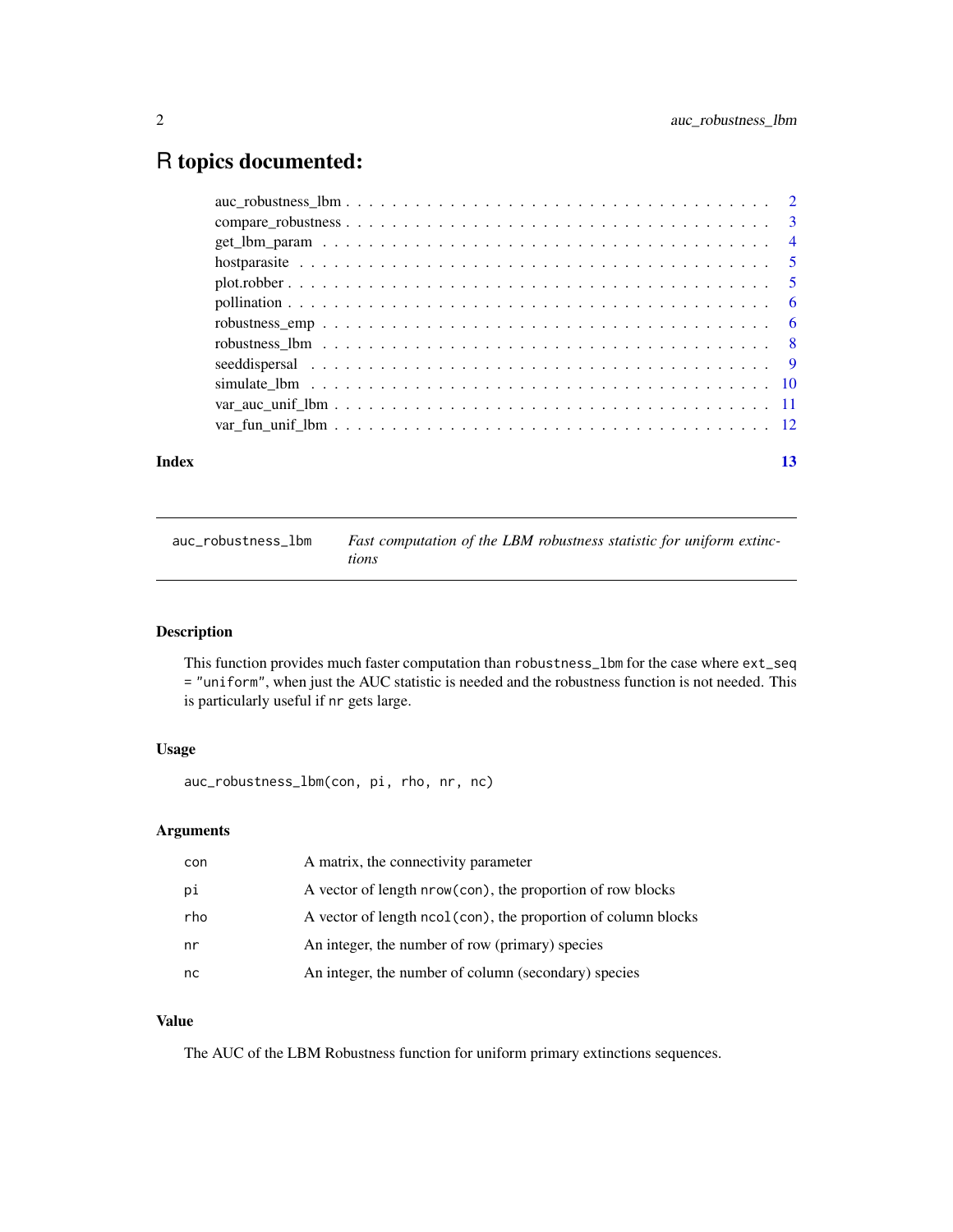#### <span id="page-2-0"></span>compare\_robustness 3

#### Examples

```
con <- matrix(c(.5,.3,.3,.1), 2, 2)
pi <- c(.25,.75)
rho <-c(1/3, 2/3)nr <- 50
nc <- 30
auc_robustness_lbm(con, pi, rho, nr, nc)
```
compare\_robustness *Compare the robustness for different LBM parameters*

#### Description

This function is designed to be used with a list of parameters as the one given by the function get\_lbm\_param(). The default parameters are designed such that the return value for a uniform extinction sequence is bounded above by 0.5.

#### Usage

```
compare_robustness(
  list_param,
  dens = 0.0156,
 new_nr = 100,new_nc = 100,ext_seq = "uniform"
)
```
#### Arguments

| list_param | A list of list of LBM parameters, each list must contain at list con, pi and rho<br>entries, such as the one returned by the function get_1bm_param(). The size of<br>the network is optional.                        |
|------------|-----------------------------------------------------------------------------------------------------------------------------------------------------------------------------------------------------------------------|
| dens       | The density (connectance) used to compare the network. The comparameters of<br>list_param will be normalized so that the average probability of interaction in<br>the network is equal to dens. Default to $0.0156$ . |
| new_nr     | The number of rows of the normalized networks. Default to 100.                                                                                                                                                        |
| new_nc     | The number of columns of the normalized networks. Default to 100.                                                                                                                                                     |
| ext_seq    | The distribution of the primary extinction sequence used to compare the net-<br>works. One of c("uniform","decreasing","increasing"). Default to "uniform".                                                           |

#### Value

A list of the sames length as list\_param, the robustness (AUC) after normalization for all set of parameters.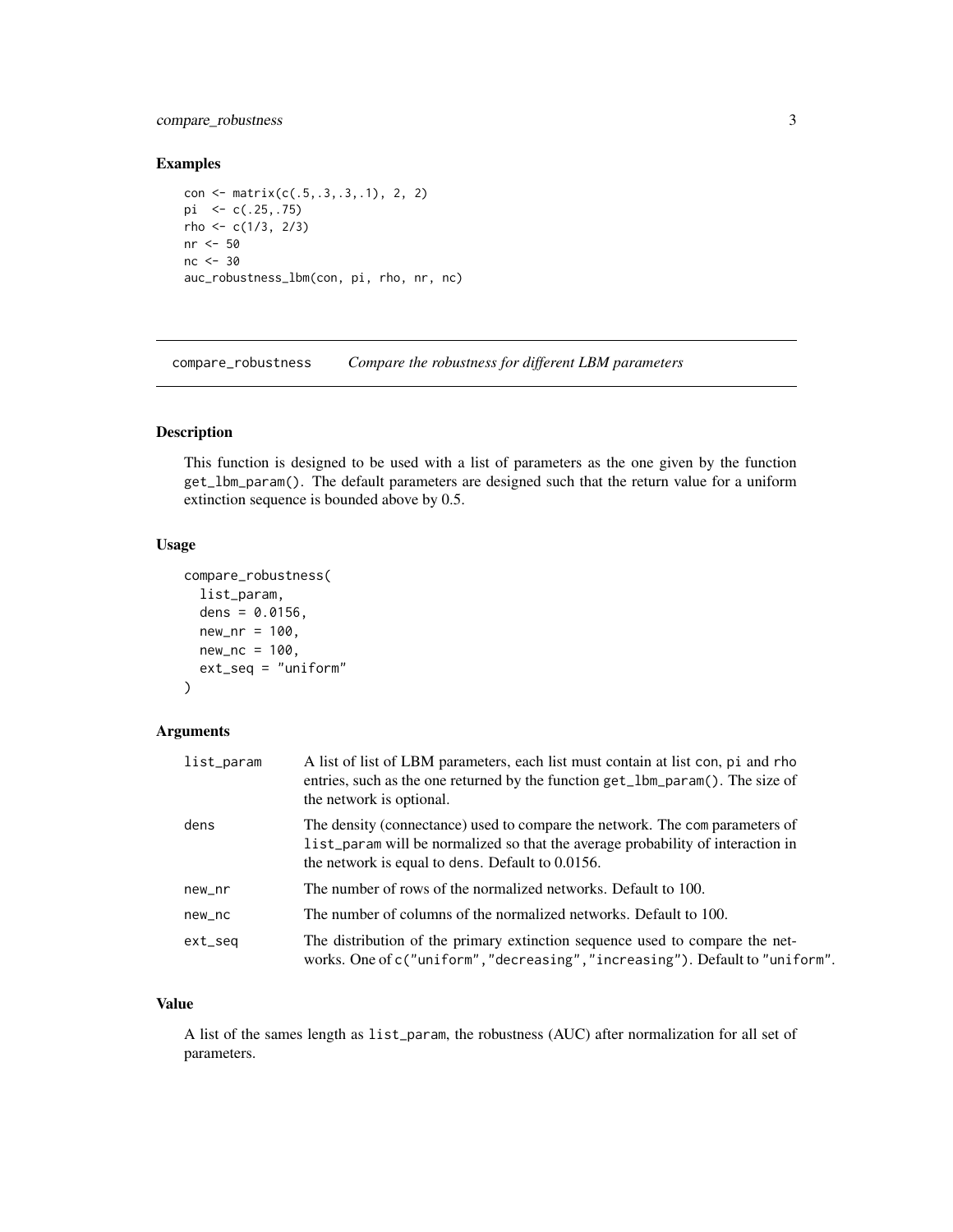#### Examples

```
par1 <- list(con = matrix(c(.5,.3,.3,.1), 2, 2),
            pi = c(.25,.75),
             rho = c(1/3, 2/3)par2 <- list(con = matrix(c(.4,.1,.1,.4), 2, 2),
            pi = c(.25,.75),
            rho = c(1/2, 1/2))
compare_robustness(list_param = list(par1, par2), ext_seq = "decreasing")
compare_robustness(list_param = list(par1, par2), ext_seq = "increasing")
```
- 
- get\_lbm\_param *Estimate the parameters of a LBM*

#### Description

Estimate the parameters of a LBM

#### Usage

```
get_lbm_param(A, model_size = NULL, ...)
```
#### Arguments

| A                       | A matrix, the incident matrix of the network                                                                                                                                                   |
|-------------------------|------------------------------------------------------------------------------------------------------------------------------------------------------------------------------------------------|
| model_size              | A vector of size 2, the size of the model parameters. If NULL, the default, model<br>will be chosen as the one with the highest ICL criterion among all fitted models<br>during the inference. |
| $\cdot$ $\cdot$ $\cdot$ | Additional arguments pass to the inference function of package GREMLIN if there<br>are missing value and blockmodels if none.                                                                  |

#### Value

A list of the LBM parameters. The list is set

#### Examples

```
# When the size of the model is unknown:
data("seeddispersal")
param <- get_lbm_param(seeddispersal, ncores = 1L)
do.call(auc_robustness_lbm, param)
```

```
# For a fixed number of blocks (useful for comparison)
param <- get_lbm_param(seeddispersal, model_size = c(1, 3), ncores = 1L)
do.call(auc_robustness_lbm, param)
```
# For data with missing observations

A <- seeddispersal

<span id="page-3-0"></span>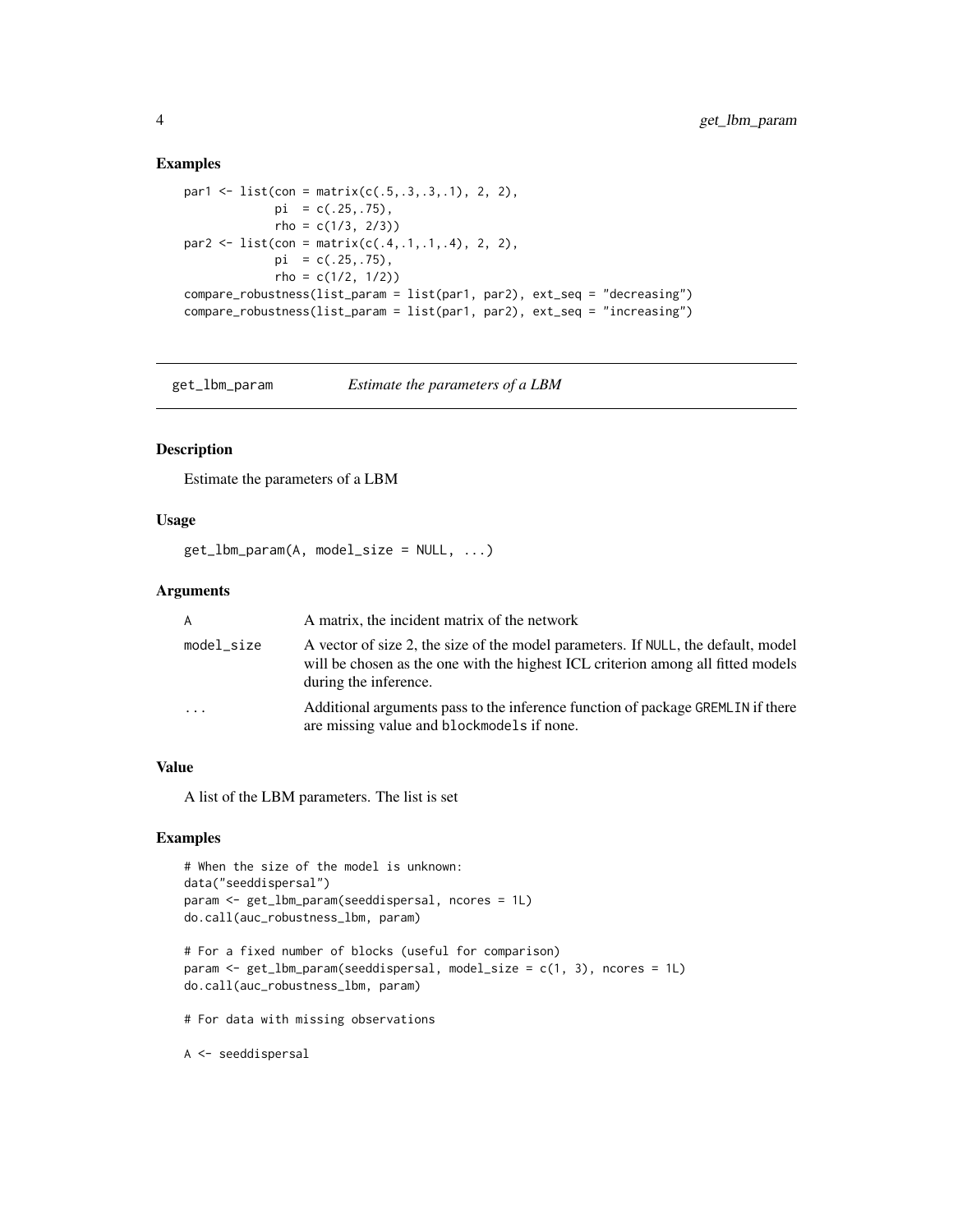#### <span id="page-4-0"></span>hostparasite 5

```
A[sample(seq_len(nrow(A)), 5),
  sample(seq_len(ncol(A)), 10)] <- NA
param <- get_lbm_param(A, nbCores = 1L)
do.call(auc_robustness_lbm, param)
```
hostparasite *A binarized host-parasite network*

#### Description

Locality: Tomsk-Tumen Reference:Hadfield JD, Krasnov BR, Poulin R, Shinichi N (2013) A tale of two phylogenies: comparative analyses of ecological interactions. The American Naturalist 183(2): 174-187

#### Usage

hostparasite

#### Format

A matrix of binary entries with 27 rows and 26 columns

#### Source

<http://www.web-of-life.es/> <https://datadryad.org/stash/dataset/doi:10.5061/dryad.jf3tj>

plot.robber *Plot function pour robber class*

#### Description

Plot function pour robber class

#### Usage

```
## S3 method for class 'robber'
plot(x, type = "function", add = FALSE, ...)
```
#### Arguments

| x    | An object of class robber                         |
|------|---------------------------------------------------|
| type | Type of the plot, just function                   |
| add  | Whether it should be added to a previous ggplot   |
|      | 1ty, col,  to be passed to geom_step() in ggplot2 |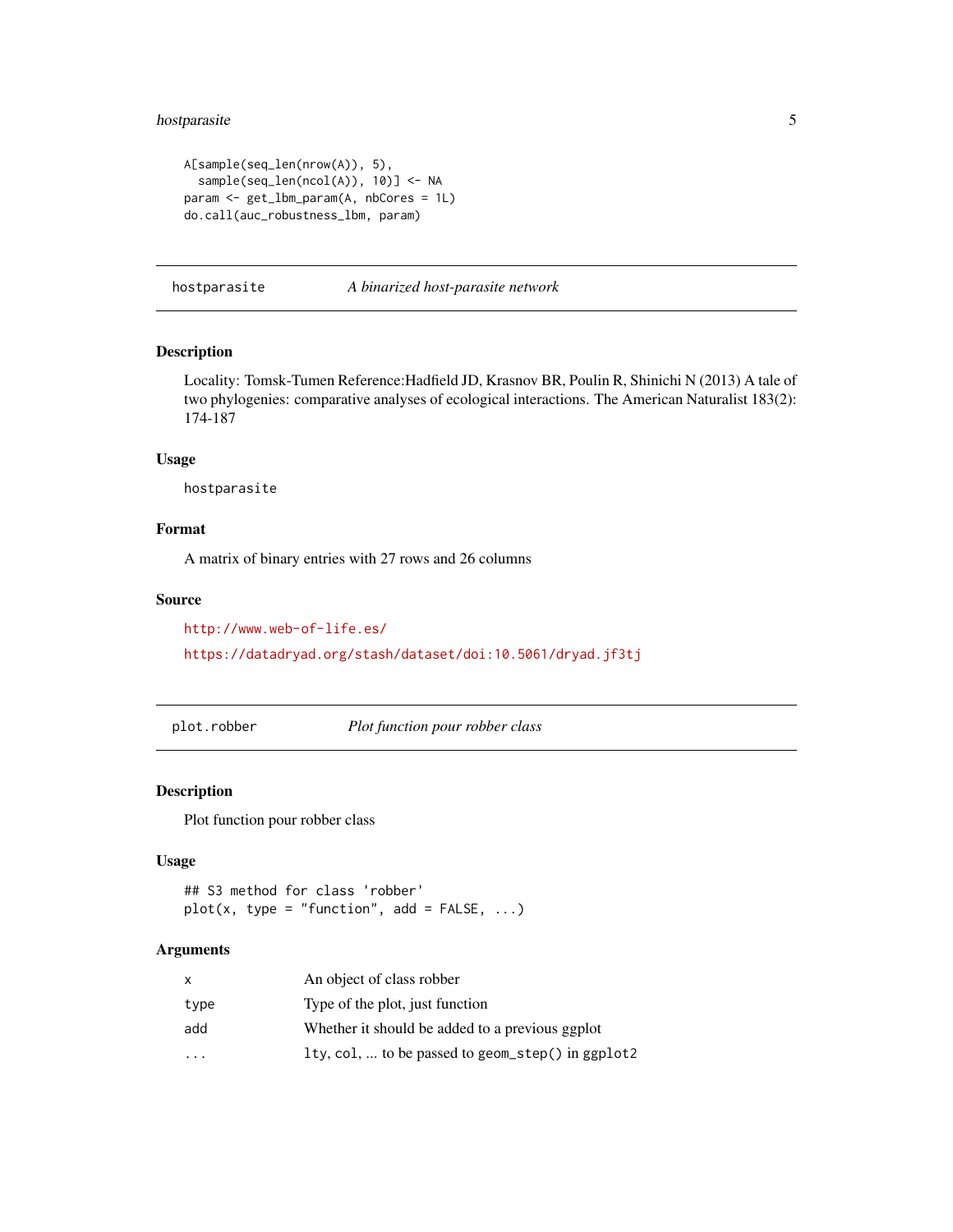#### <span id="page-5-0"></span>Value

A ggplot2 object

#### Examples

```
data("hostparasite", package = "robber")
rob <- robustness_emp(hostparasite)
plot(rob)
```
pollination *A plant-pollinator network*

#### Description

Locality: Tenerife, Canary Islands Stald L (2003). Struktur og dynamik i rum og tid af et bestøvningsnetværk på Tenerife, De Kanariske Øer. Msc thesis (Univ of Aarhus, Aarhus, Denmark)

#### Usage

pollination

#### Format

A matrix of binary entries with 17 rows and 51 columns

#### Source

<http://www.web-of-life.es/>

robustness\_emp *Empirical Robustness of a Network*

#### Description

Compute the robustness of an ecological network by averaging over a great number of randomly generated primary extinctions sequences

#### Usage

```
robustness_emp(
  A,
  ext_seq = "uniform",
  nb<sub>iter</sub> = 300,
 net_type = "bipartite",
 method = "ordered",
 power = 1,
 block = NULL
)
```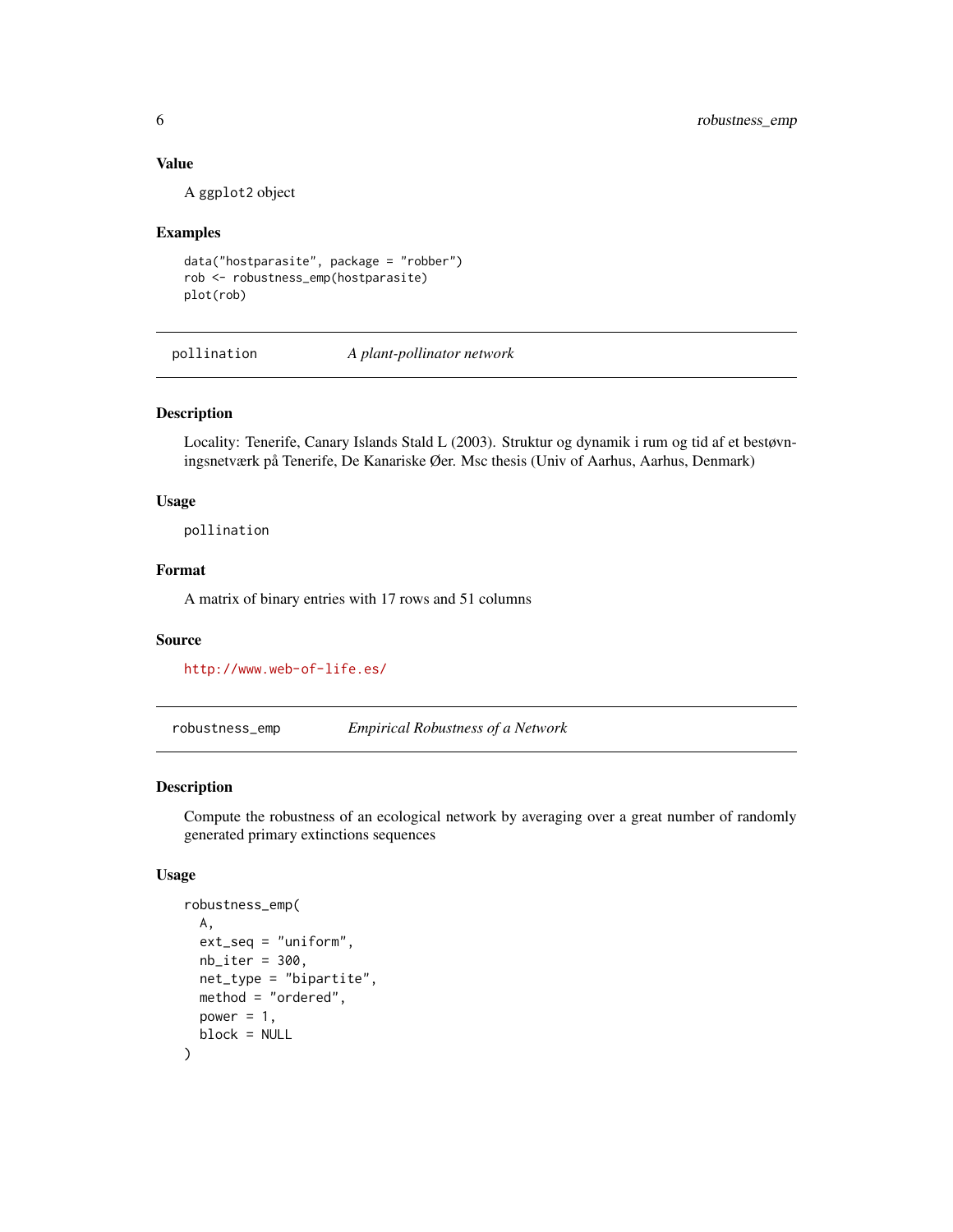#### Arguments

| A        | A binary incident matrix                                                                                                                                                                                                                                                                                                                                                       |
|----------|--------------------------------------------------------------------------------------------------------------------------------------------------------------------------------------------------------------------------------------------------------------------------------------------------------------------------------------------------------------------------------|
| ext_seq  | A string, the rule for the primary extinctions sequences, one of "uniform", the<br>default for uniform extinctions sequences, "decreasing" and "increasing"<br>for primary extinctions sequences by increasing and decreasing degree order<br>sequence on the row species                                                                                                      |
| nb_iter  | An integer, the number of generated sequences. Default to 300.                                                                                                                                                                                                                                                                                                                 |
| net_type | A string, the type of network. For now, only "bipartite" is available.                                                                                                                                                                                                                                                                                                         |
| method   | A string used when ext_seq = "decreasing" or ext_seq = "increasing":                                                                                                                                                                                                                                                                                                           |
|          | • "linear" (default) set an extinction probability for each row species that is<br>linear in its degree. It is a shortcut for method = "power" and power = 1.<br>• "ordered" strictly follow the degree order, i.e. the most connected species<br>will always goes last for ext_seq = "increasing" or first for ext_seq =<br>"decreasing".                                     |
| power    | An integer (default to 1). Only used when method = "power", the power to<br>which the degree are elevated to compute the primary extinctions sequences for<br>"increasing" and "decreasing" ext_seq. For 1, it is equivalent to method =<br>"linear", for 0, it is the same as $ext\_seq = "uniform".$ The largest the number<br>the closest it will be to method = "ordered". |
| block    | A vector of row species memberships for method = "block"                                                                                                                                                                                                                                                                                                                       |

#### Value

A list (robber object) with the following fields:

- \$model, \$ext\_seq, \$method, power
- \$fun is the robustness function, a vector of size (nrow(A) +1)
- \$sd Standard deviation of the secondary extinctions
- \$auc the area under the curve of the robustness function

#### Examples

```
A <- matrix(c(1, 0, 0,
             0, 1, 0,
             0, 0, 1,
             1, 1, 1), nrow = 4, ncol = 3, byrow = TRUE)
my_rob <- robustness_emp(A, ext_seq = "increasing")
my_rob$fun
my_rob$auc
```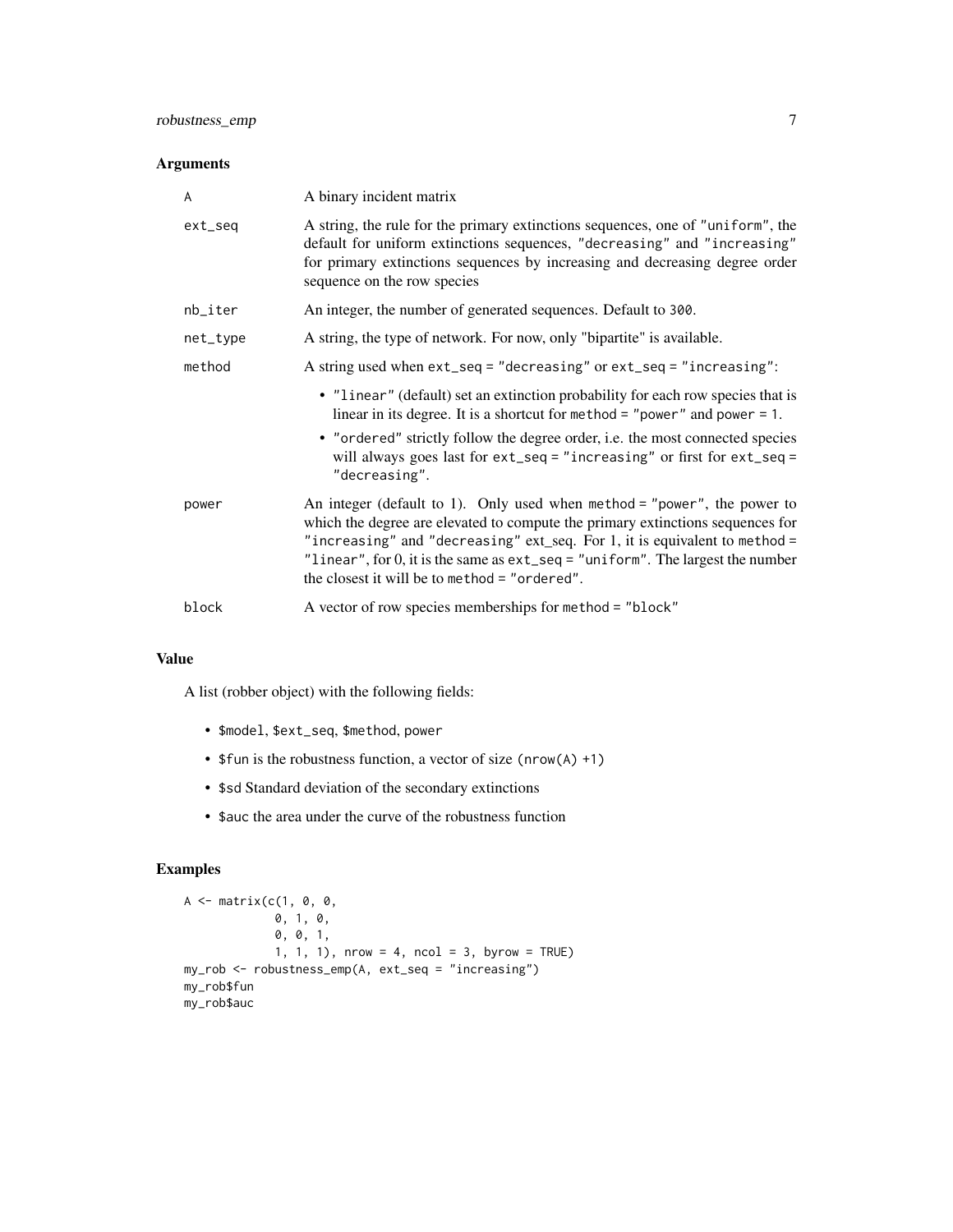<span id="page-7-0"></span>robustness\_lbm *Robustness for LBM*

#### Description

Compute the robustness for a given set of Latent Block Model parameters.

#### Usage

```
robustness_lbm(
 con = NULL,pi = NULL,
 rho = NULL,
 nr = NULL,nc = NULL,ext\_seq = "uniform",method = "exact",approx_threshold = 10000,
 net = NULL,
  ...
)
```
#### Arguments

| con     | A matrix, the connectivity parameter                                                                                                                                                          |
|---------|-----------------------------------------------------------------------------------------------------------------------------------------------------------------------------------------------|
| рi      | A vector of length nrow(con), the proportion of row blocks                                                                                                                                    |
| rho     | A vector of length ncol (con), the proportion of column blocks                                                                                                                                |
| nr      | An integer, the number of row (primary) species                                                                                                                                               |
| nc      | An integer, the number of column (secondary) species                                                                                                                                          |
| ext_seq | A string, the rule for the primary extinctions sequences, one of:                                                                                                                             |
|         | • "uniform", the default for uniform extinctions sequences,                                                                                                                                   |
|         | • "decreasing" and "increasing" for primary extinctions sequences by<br>increasing and decreasing row blocks connection probability,                                                          |
|         | • "natural" primary extinctions sequences with the block ordering given in<br>the function parameter.                                                                                         |
|         | • "blocks" primary extinctions sequences for all blocks permutation.                                                                                                                          |
| method  | A string, the method used to compute the robustness by block. One of:                                                                                                                         |
|         | • "exact" (the default), average on all possible networks                                                                                                                                     |
|         | • "no_empty_block" restricts the networks space to the ones with no empty<br>block of primary species                                                                                         |
|         | • "expected" restricts the networks space to the ones that have approxi-<br>mately the same number of species per block than the expected one. Do<br>not do anything for ext_seq = "uniform". |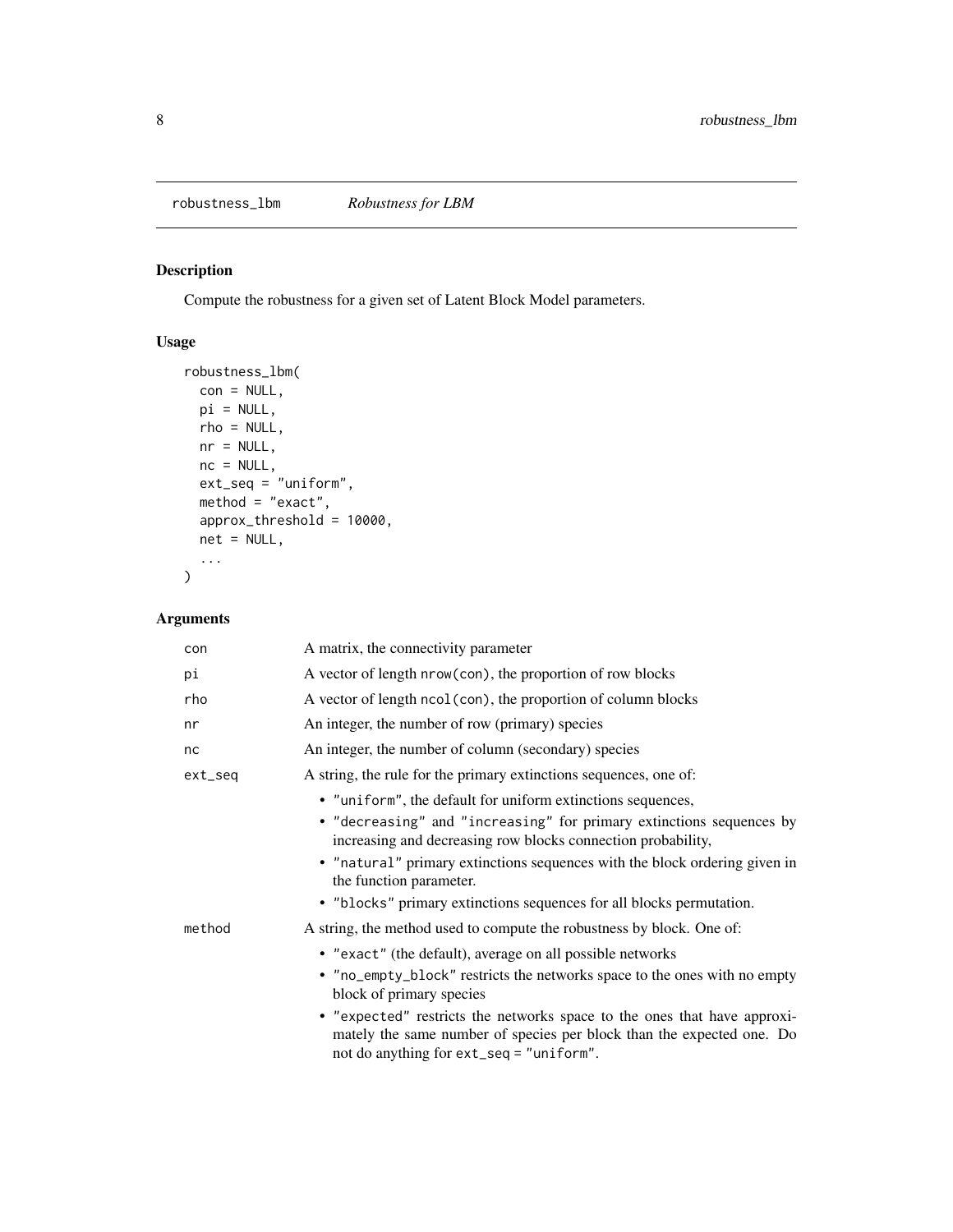<span id="page-8-0"></span>

| approx_threshold |                                                                                                                                                                                                                                                                                                                                                                                                                            |
|------------------|----------------------------------------------------------------------------------------------------------------------------------------------------------------------------------------------------------------------------------------------------------------------------------------------------------------------------------------------------------------------------------------------------------------------------|
|                  | A numeric, the maximum size of the possible block partition allowed for exact<br>robustness by block calculation. Higher threshold gives more precise results at<br>the cost of computation times and possibly memory problem. Do not do any-<br>thing for $ext\_seq = "uniform".$ When the threshold is exceeded the robustness<br>is computed by a Monte Carlo approximation with approx_threshold number<br>of samples. |
| net              | A network, if given, the function will fit a LBM to obtain the parameters of the<br>network and then compute the robustness.                                                                                                                                                                                                                                                                                               |
|                  | Option to be passed to get_1bm_param function.                                                                                                                                                                                                                                                                                                                                                                             |

#### Value

A list and a robber type object:

- \$fun the robustness function, a vector of size nr +1
- \$auc the area under the curve of the robustness function
- \$block a vector of size length(pi), the block ordering for primary extinctions sequence by blocks. NULL if ext\_seq = "uniform".
- \$model, \$method, \$ext\_seq, \$param.

#### Examples

```
con <- matrix(c(.5,.3,.3,.1), 2, 2)
pi <- c(.25,.75)
rho <- c(1/3, 2/3)nr <- 50
nc <- 30
my_rob <- robustness_lbm(con, pi, rho, nr, nc, ext_seq = "natural")
my_rob$fun
my_rob$auc
# A easier alternative way, if you don't know the parameters of the network:
data(hostparasite)
(robustness_lbm(net = hostparasite, ncores = 1L))
```
seeddispersal *A seed-dispersal network*

#### Description

Locality: North Negros Forest Reserve, Central Philippi Hammann, A. & Curio, B. (1999) Interactions among frugivores and fleshy fruit trees in a Philippine submontane rainforest.

#### Usage

seeddispersal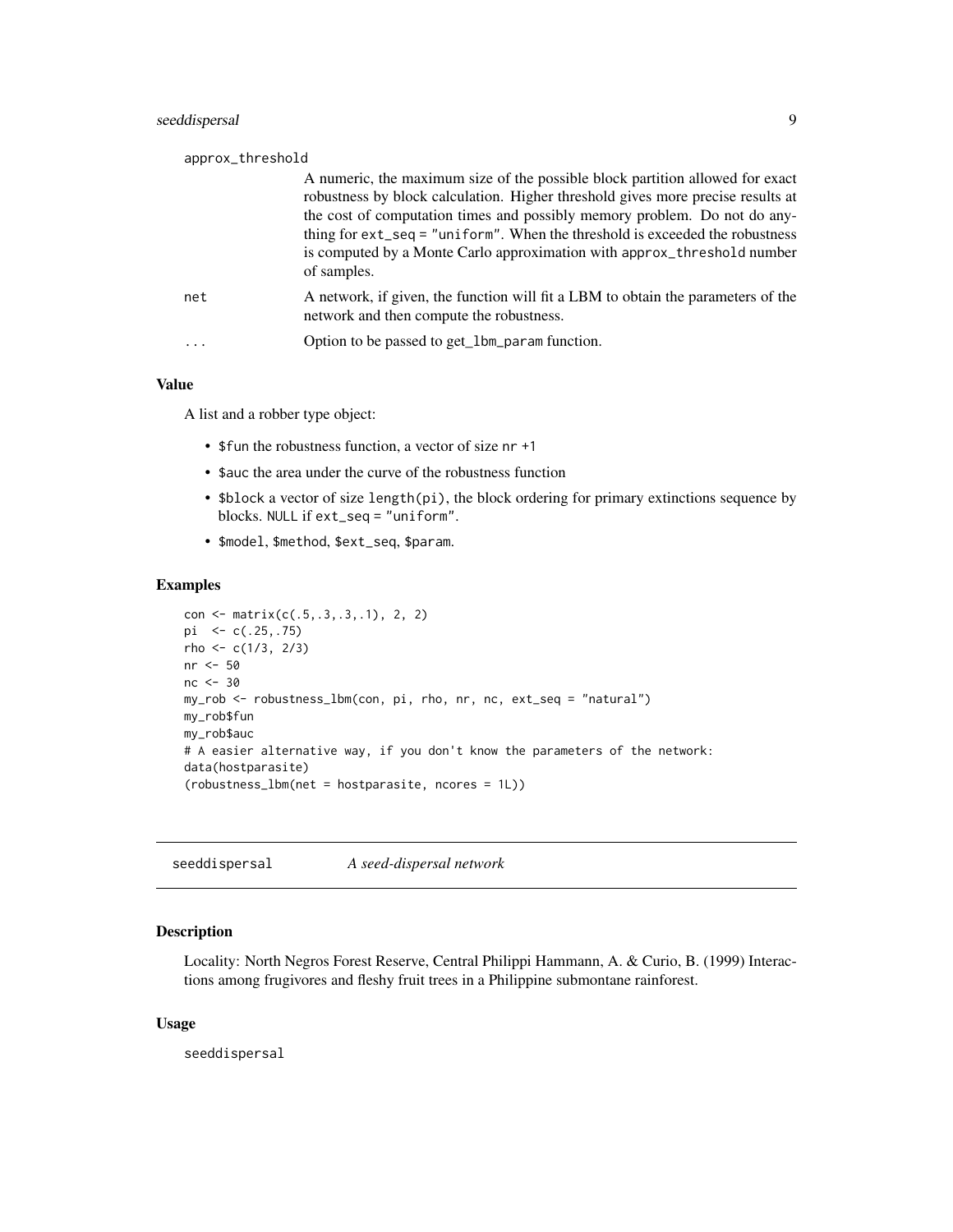#### <span id="page-9-0"></span>Format

A matrix of binary entries with 36 rows and 19 columns

#### Source

```
http://www.web-of-life.es/
```
<https://conbio.org/publications/conservation-biology>

simulate\_lbm *Simulate a bipartite interaction network using block model*

#### Description

Simulate a bipartite interaction network using block model

#### Usage

simulate\_lbm(con, pi, rho, nr, nc, method = "gnp")

#### Arguments

| con    | A matrix, the connectivity between blocks. If method = "gnp" then each entry<br>is the probability of interactions given 2 blocks. If method = "gnm" then each<br>entry is the number of interactions between 2 blocks.            |
|--------|------------------------------------------------------------------------------------------------------------------------------------------------------------------------------------------------------------------------------------|
| рi     | A vector of the same length as nrow(con), the block mixture for the row species.<br>If method = "gnp", then pi is a probability vector, if method = "gnm", then pi<br>is the number of species per block, must sum to nr.          |
| rho    | A vector of the same length as $ncol (con)$ , the block mixture for the column<br>species. If method = "gnm", then rho is a probability vector, if method = "gnm",<br>then rho is the number of species per block, must sum to nc. |
| nr     | The number of row Species                                                                                                                                                                                                          |
| nc     | The number of column Species                                                                                                                                                                                                       |
| method | One of "gnp" (the default) where the blocks size and number of interactions is<br>random and "gnm" where the blocks size and number of interactions are fixed.                                                                     |

#### Value

A list of 3 elements:

- A The incident matrix of size nrxnc
- Z A vector of length nr, the block assignment of the row species
- W A vector of length nc, the block assignment of the column species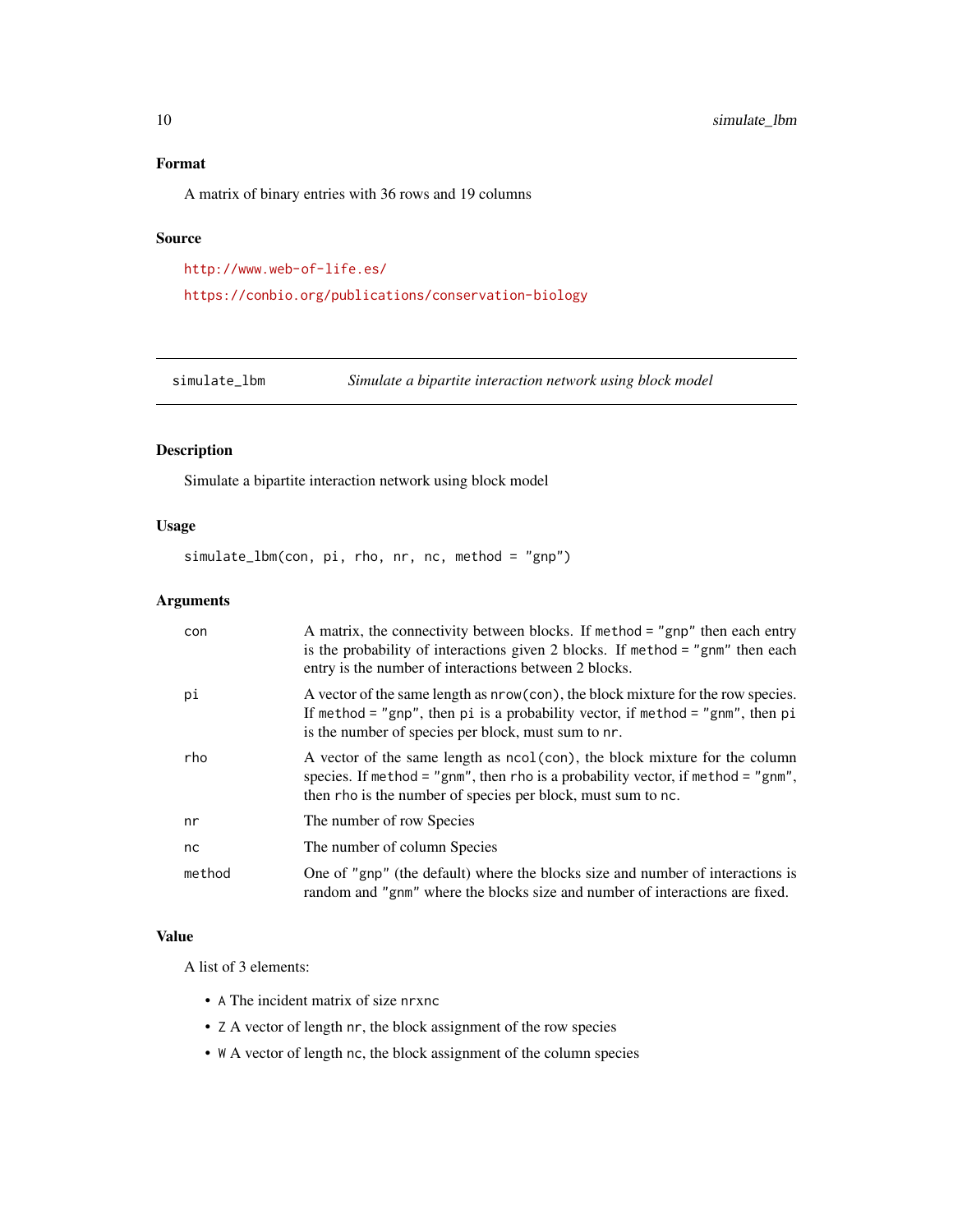<span id="page-10-0"></span>var\_auc\_unif\_lbm 11

#### Examples

```
# For a random number of interactions and blocks sizes
con <- matrix(c(.5,.3,.3,.1), 2, 2)
pi \leq c(.25,.75)rho <- c(1/3, 2/3)nr <- 50
nc <- 30
simulate_lbm(con, pi, rho, nr, nc, method = "gnp")
# For a fixed number of ineractions and blocks sizes
con <- matrix(c(50, 120, 60, 80), 2, 2)
pi <- c(10, 40)
rho <- c(10, 20)
nr <- 50
nc <- 30
simulate_lbm(con, pi, rho, nr, nc, method = "gnm")
```
var\_auc\_unif\_lbm *Compute the Conditional variance of the AUC of the LBM Robustness*

#### Description

Compute the Conditional variance of the AUC of the LBM Robustness

#### Usage

```
var_auc_unif_lbm(con, pi, rho, nr, nc)
```
#### Arguments

| con | A matrix, the connectivity parameter                          |
|-----|---------------------------------------------------------------|
| pi  | A vector of length nrow(con), the proportion of row blocks    |
| rho | A vector of length ncol(con), the proportion of column blocks |
| nr  | An integer, the number of row (primary) species               |
| nc  | An integer, the number of column (secondary) species          |

#### Value

A numeric, the variance

#### Examples

```
con <- matrix(c(.5,.3,.3,.1), 2, 2)
pi <- c(.25,.75)
rho <- c(1/3, 2/3)nr <- 50
nc <- 30
var_auc_unif_lbm(con, pi, rho, nr, nc)
```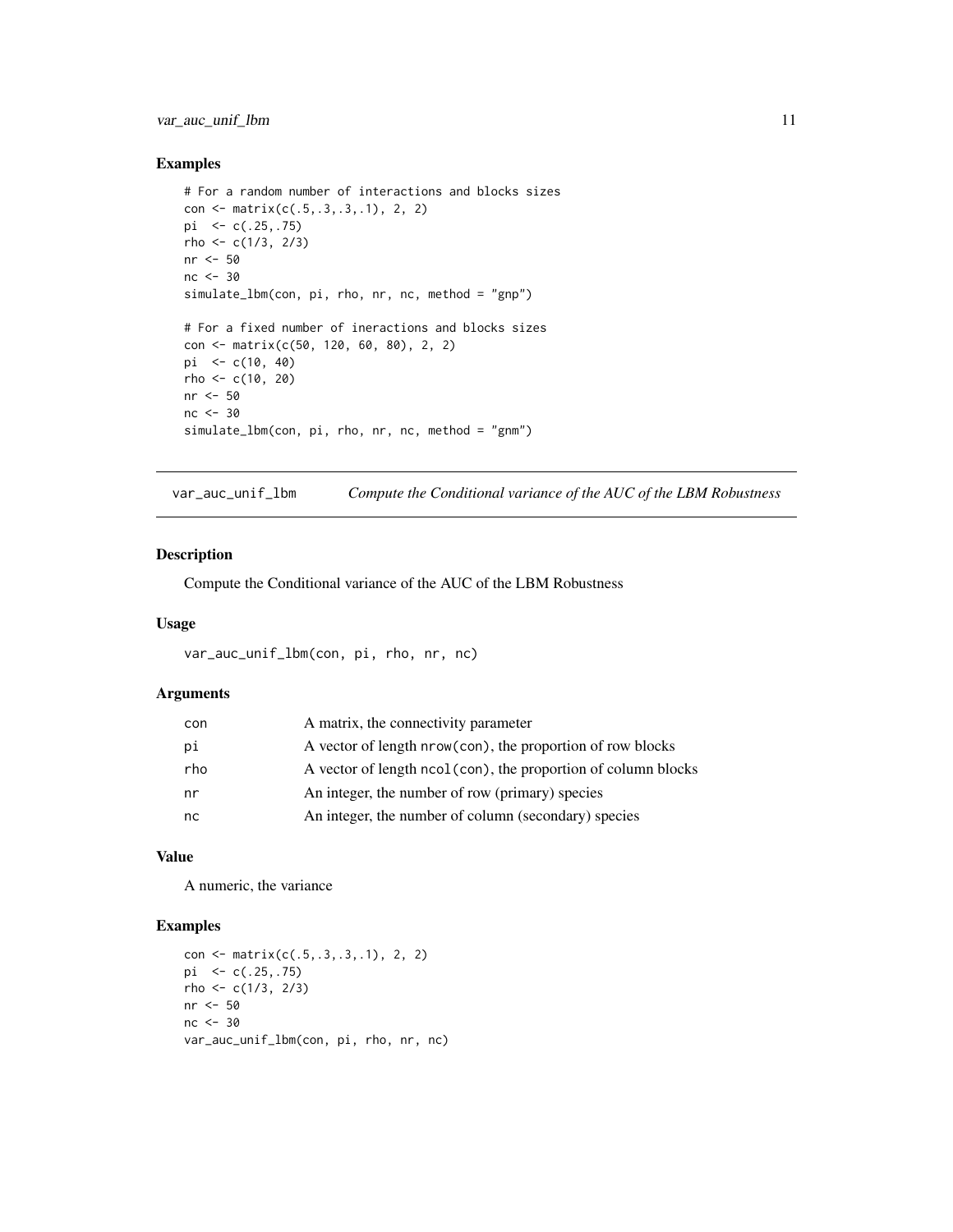<span id="page-11-0"></span>

#### Description

Compute the Conditional variance of the LBM Robustness term by term

#### Usage

var\_fun\_unif\_lbm(con, pi, rho, nr, nc)

#### Arguments

| con | A matrix, the connectivity parameter                          |
|-----|---------------------------------------------------------------|
| рi  | A vector of length nrow(con), the proportion of row blocks    |
| rho | A vector of length ncol(con), the proportion of column blocks |
| nr  | An integer, the number of row (primary) species               |
| nc. | An integer, the number of column (secondary) species          |
|     |                                                               |

#### Value

A vector, the variance after m extinctions

#### Examples

```
con <- matrix(c(.5,.3,.3,.1), 2, 2)
pi <- c(.25,.75)
rho <- c(1/3, 2/3)
nr <- 50
nc <- 30
var_fun_unif_lbm(con, pi, rho, nr, nc)
```